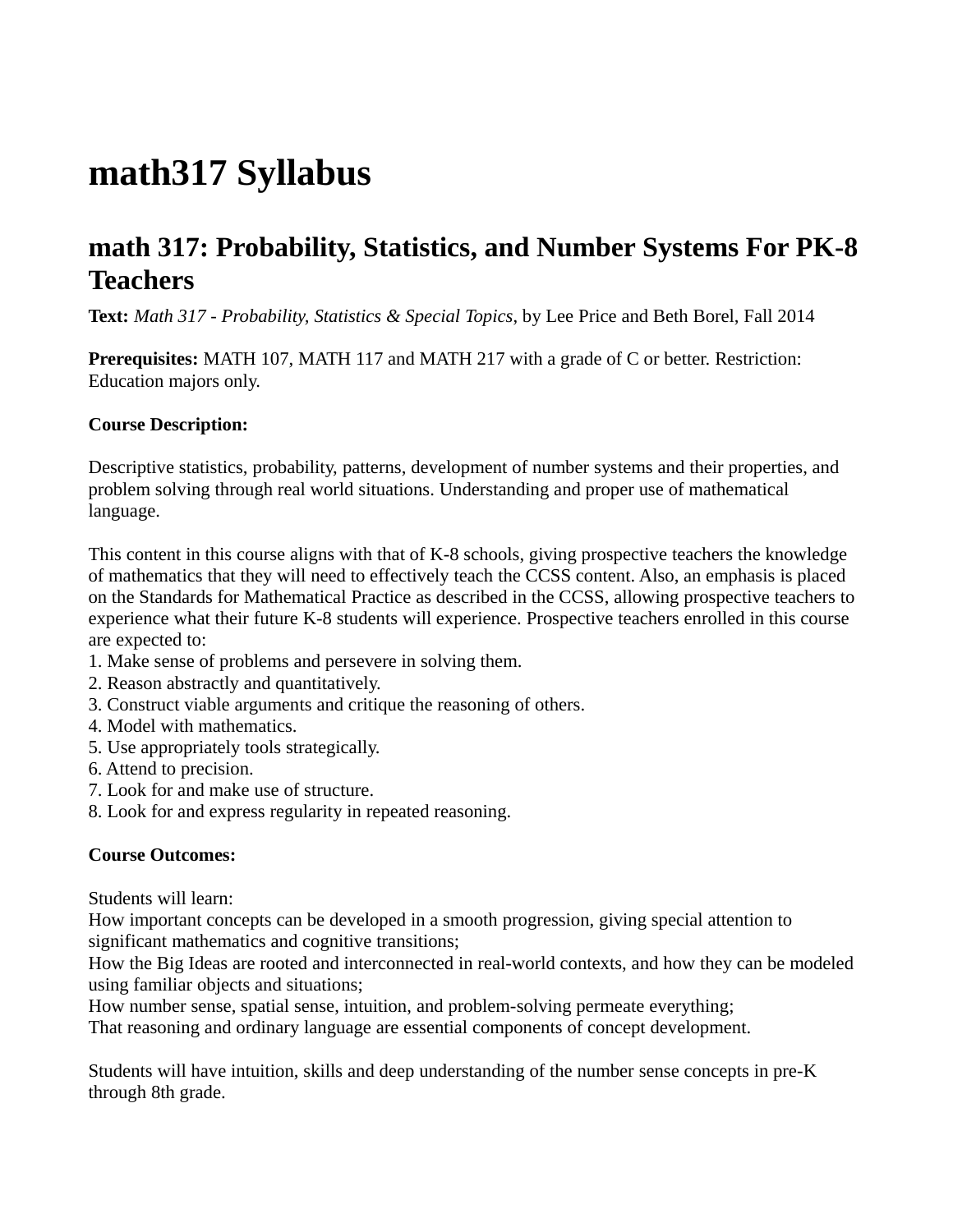#### **Instructional Methods:**

Visual aids such as charts and drawings are presented to help the students grasp the mathematical concepts. A wide variety of techniques, approaches, and appropriate tools will be used as students are encouraged to solve problems in different ways. Emphasis is placed on the students' ability to express "in writing" how they solve various types of problems and how they know that the answer is correct. Manipulatives will be used to model mathematical topics and arithmetic operations.

**Calculators:** Students are not allowed to use calculators. Students are expected to use the methods developed to do calculations mentally and well as incorporating these methods to pencil and paper work. All explanations should be clear and concise and written at an elementary level.

#### **Sections and Topics**

- Introduction to Course
- Section 1: Chances Are?
- . Simple probability
- . Sample space
- . Experiments
- . Events
- Section 2: This or That?
- . Compound Probability (and & or)
- . Use of tables in probability
- . Complementary event  $(1-P(E)=P(E'))$
- Section 3: How Odd?
- . Odds
- . Ratios
- Section 4: And Then What Happened?
- . Independent and Dependent Events
- . Conditional Probability
- . Probability Tree Diagrams
- Section 5: The Power of Venn
- . Venn Diagrams
- Section 1: Order Please!
- . Multiple Counting Principle
- . Permutations
- Section 2: Group Work?
- . Combinations
- . Factorials
- Section 3: Mixed Nuts?
- . Combination vs Permutation
- . Use Complements to find answers to "at least" type problems
- Section 4: Target Practice
- . Probability with geometric figures
- Section 1: Worth a Thousand Words: Part 1 Qualitative Data
- . Quantitative vs Qualitative